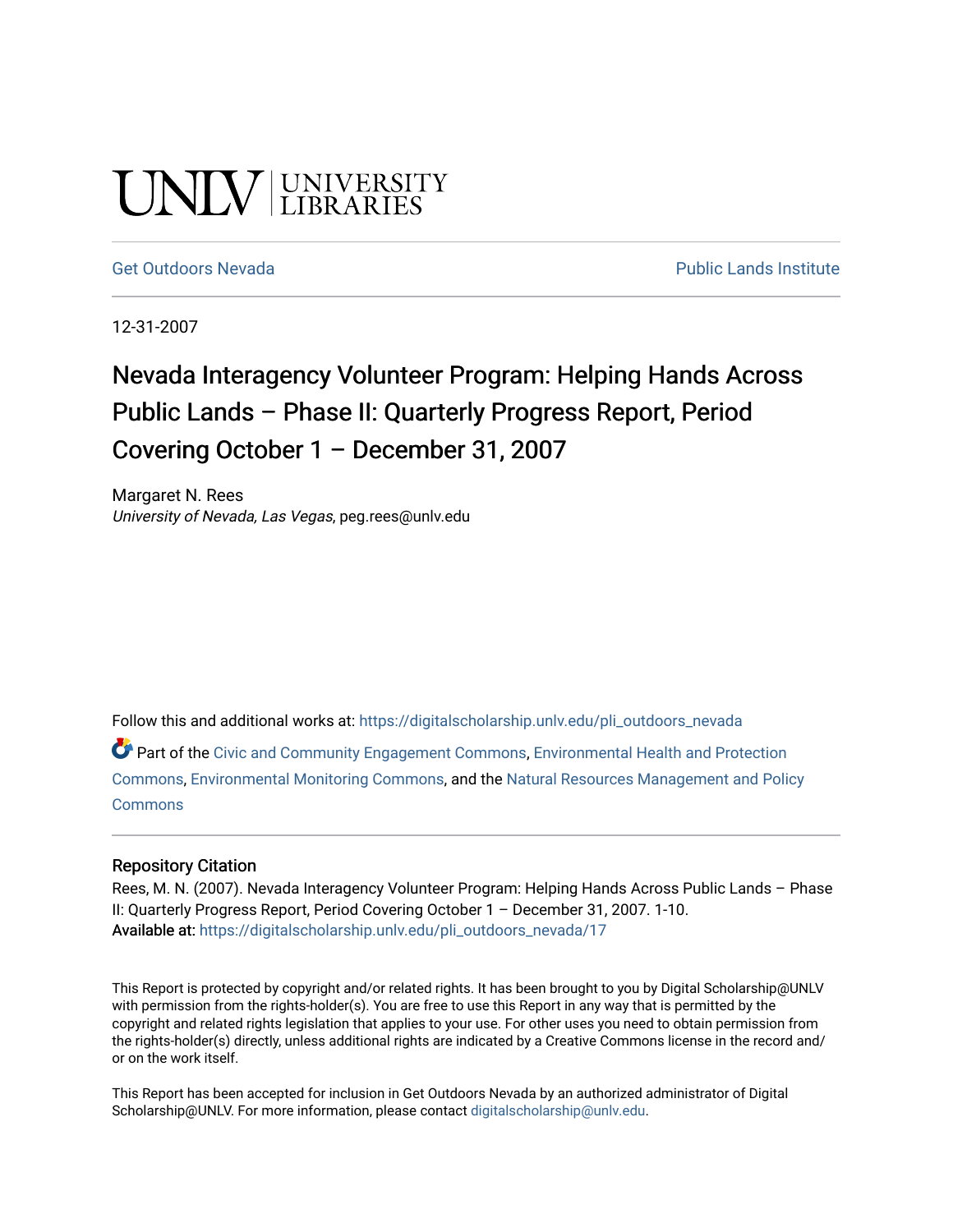

## **QUARTERLY PROGRESS REPORT**

University of Nevada, Las Vegas Period Covering October 1 – December 31, 2007

Cooperative Agreement Number H8R07060001 Task Agreement Number J8R07070001

Nevada Interagency Volunteer Program: Helping Hands Across Public Lands – Phase II

#### **Executive Summary**

- The number of records in the volunteer database increased 12% over last quarter. The database now contains 4,937 records.
- Website activity decreased, recording an average of 82,859 hits per month, a decrease of 31% from last quarter, with an average of 8,191 pages viewed per month.
- Volunteer fall training has been completed.
- Three National Public Land Day Events have been completed.
- Two hundred and ten people attended the Volunteer Recognition Event.

#### **Summary of Attachments**

- Spring 2008 volunteer training schedule
- Spring/Summer 2008 volunteer event schedule

#### **Task 1. Refine and maintain a quality Web-based volunteer database.**

The Volgistics volunteer database is now populated with 4,937 records, representing an increase of 594 individuals from last quarter. *(See Figure 1 on next page)*. The number of volunteers will drop on January 1, 2007 due to archiving records and deleting volunteers who signed up more than two years ago and never volunteered.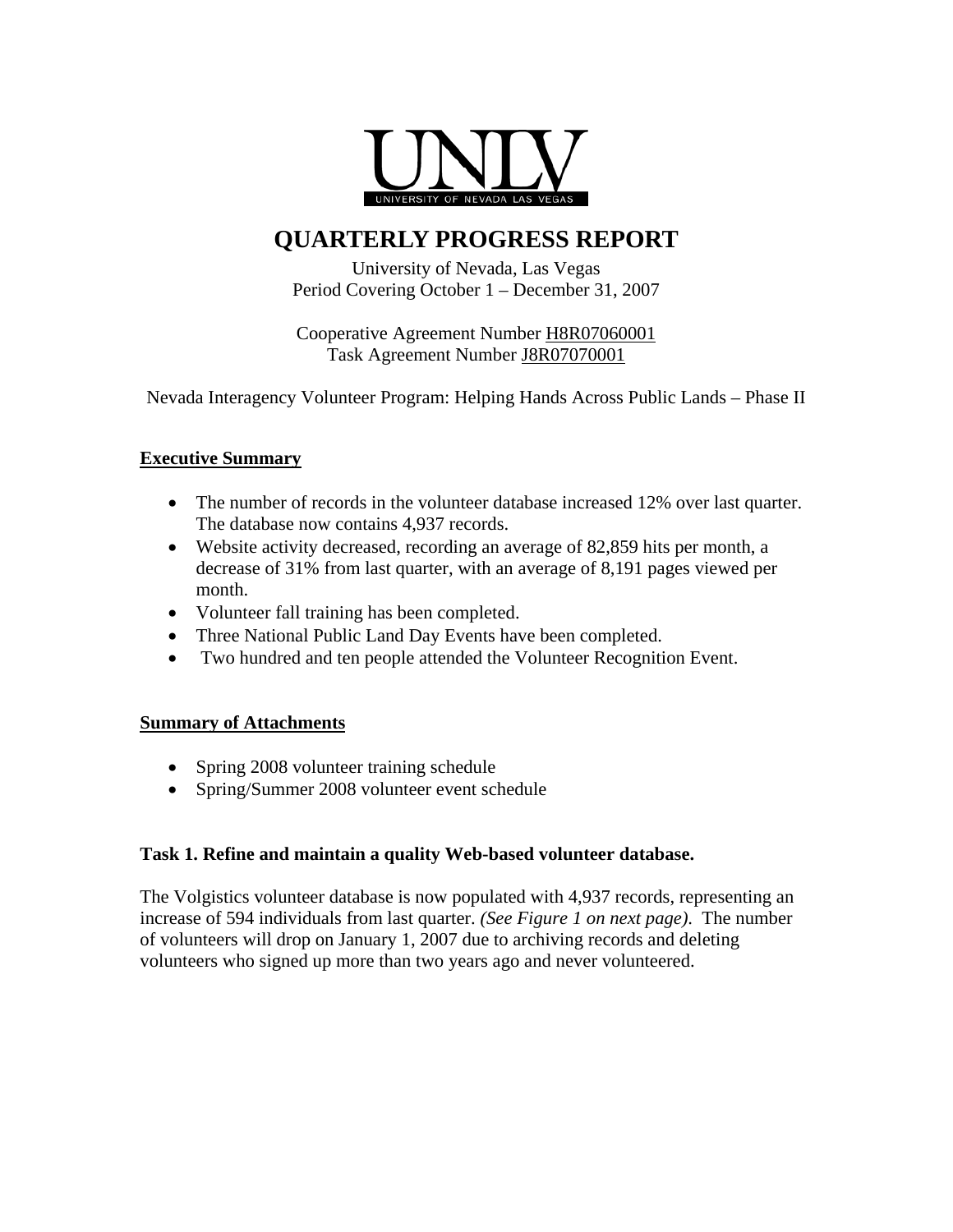





#### **Task 2. Manage, update, and administer an IVP Website.**

During this quarter, Website activity decreased; results are as follows:

- An average of 82,859 hits per month, a decrease of 31%.
- An average of 8,191 pages viewed per month. (See Fig. 2 below.)
- Website activity decreased in November and December due to fewer events.



**Fig. 2 illustrates activity on the Website.**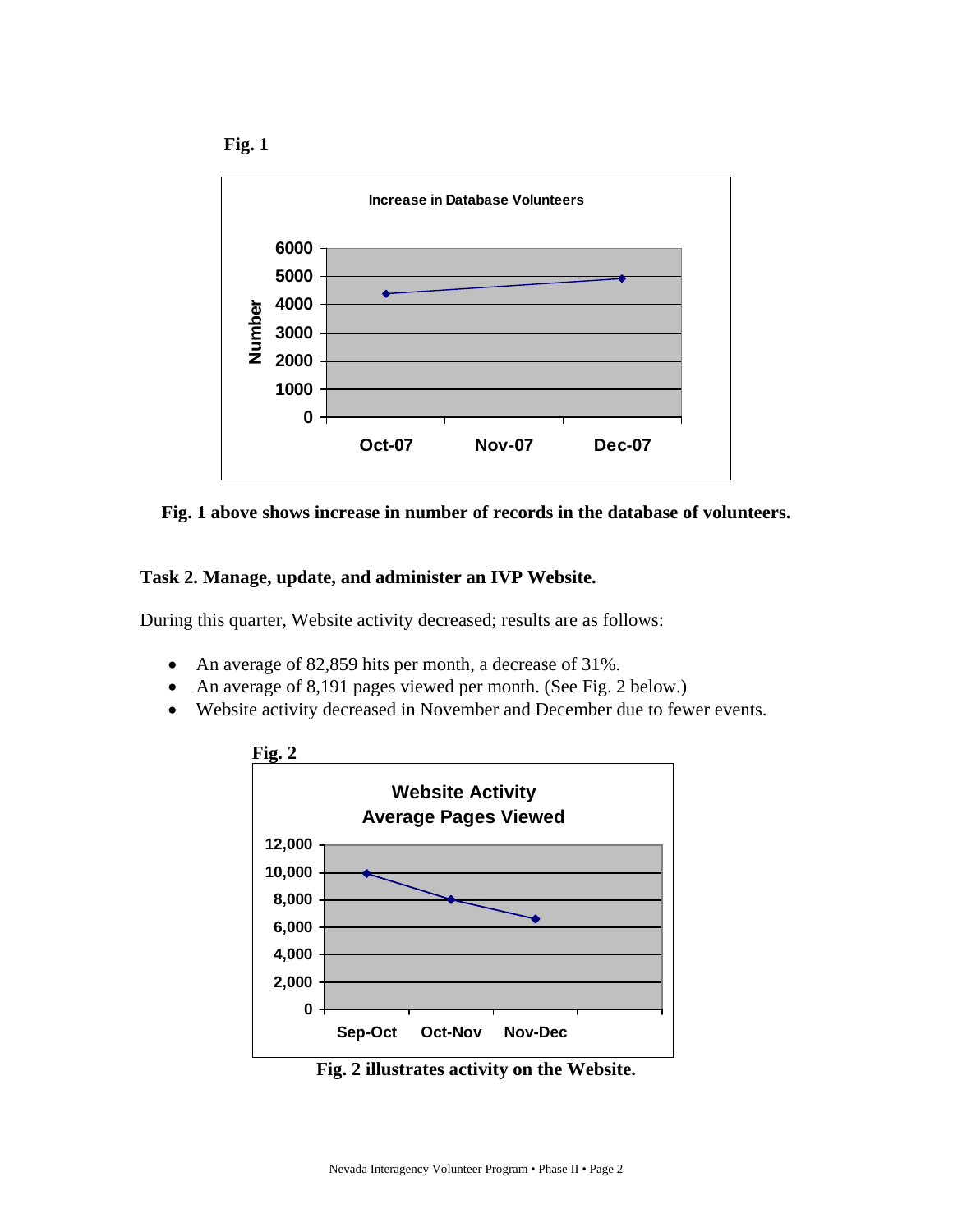#### **Task 3. Evaluate and revise, as appropriate, Standard Operating Procedures (SOPs) for all areas of interagency volunteer management.**

The Interagency Volunteer Team (IVP) met several times during the quarter, with its primary focus on the Volunteer Recognition Banquet, National Public Lands Day Events, developing a work plan for the next three years, and planning for spring trainings and events.

#### **Task 4. Evaluate and update strategies and tools for volunteer recruitment.**

The IVP Website, [www.getoutdoorsnevada.org,](http://www.getoutdoorsnevada.org/) in combination with the Volgistics volunteer database, continues to be a highly effective tool for recruiting and preregistering volunteers needed for conservation events.

#### **Task 5. Support Agency Departments and SNAP Teams with conservation projects that require volunteer workforce on the public lands.**

#### **National Public Lands Day Event:**

#### **September 29, 2007 – Lake Mead National Recreation Area – National Park Service**

The Interagency Volunteer Program collaborated with the Take Pride Interagency Program (Don't Trash Nevada) to promote and recruit 248 volunteers for a litter clean up at the Government Wash Area. Volunteers contributed 992 hours and collected 30 cubic yards of litter and debris.

#### **National Wildlife Refuge Week Event**

**October 13, 2007- National Wildlife Refuge- National Fish and Wildlife Service**  The Interagency Volunteer Program collaborated with the Take Pride Interagency Program (Don't Trash Nevada) to promote and recruit eleven volunteers for a litter clean up to help restore the National Wildlife Refuge. Volunteers contributed 44 hours and collected 15 cubic yards of litter and debris.

#### **Rainbow Gardens Clean Up**

#### **October 10, 2007- Rainbow Gardens- Bureau of Land Management**

The Interagency Volunteer Program collaborated with the Take Pride Interagency Program (Don't Trash Nevada) to promote and recruit 46 volunteers for a litter clean up to help restore Rainbow Gardens. Volunteers contributed 138 hours and collected 12 cubic yards of litter and debris.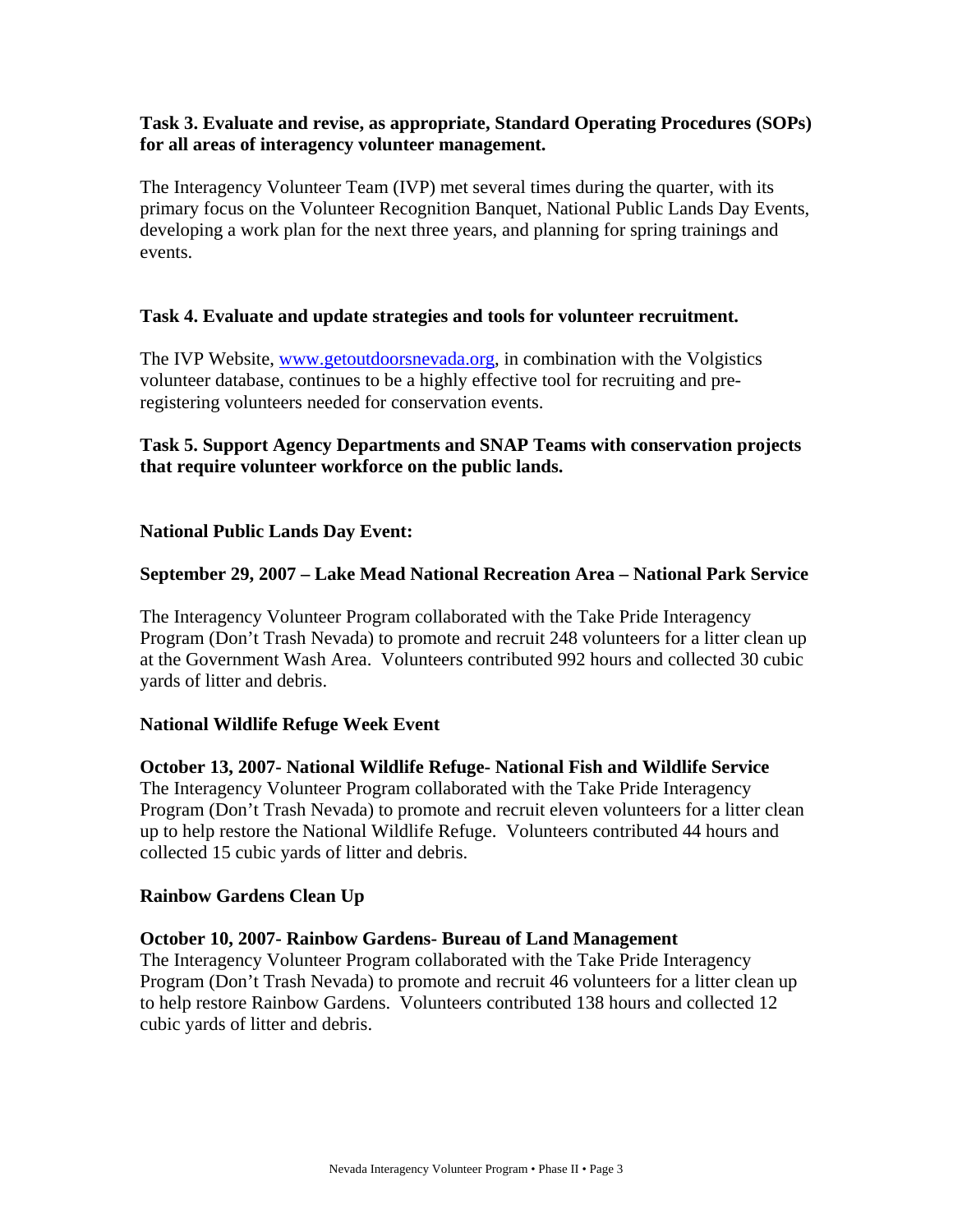#### **Make a Difference Day Events**

#### **October 27, 2007- Red Rock Canyon Conservation Area - Bureau of Land Management**

Three hundred and nine volunteers contributed 1,967 hours. Seventeen projects completed include:

- Reconstruction of approximately three miles trails
- Graffiti removal at five locations
- Litter and debris collection at Calico I, Calico II and Sandstone Quarry.
- Rehabilitation of the tortoise habitat (Mojave Max) with new native vegetation.
- Sanding and weather sealing of the Lost Creek and Willow Spring Boardwalks
- Created children's projects; 39 children with parents participated in seed collection and painting projects. This new facet of volunteering was spearheaded by event co-sponsor, REI, as part of its P.E.A.K. (Promoting Environmental Awareness in Kids) program.

#### **November 17, 2007- Conservation Transfer Area- Bureau of Land Management**

The Interagency Volunteer Program collaborated with the Take Pride Interagency Program (Don't Trash Nevada) to promote and recruit 64 volunteers for a litter and debris clean-up to help restore the Conservation Transfer Area. Volunteers contributed 256 hours and collected 84 cubic yards of litter and debris.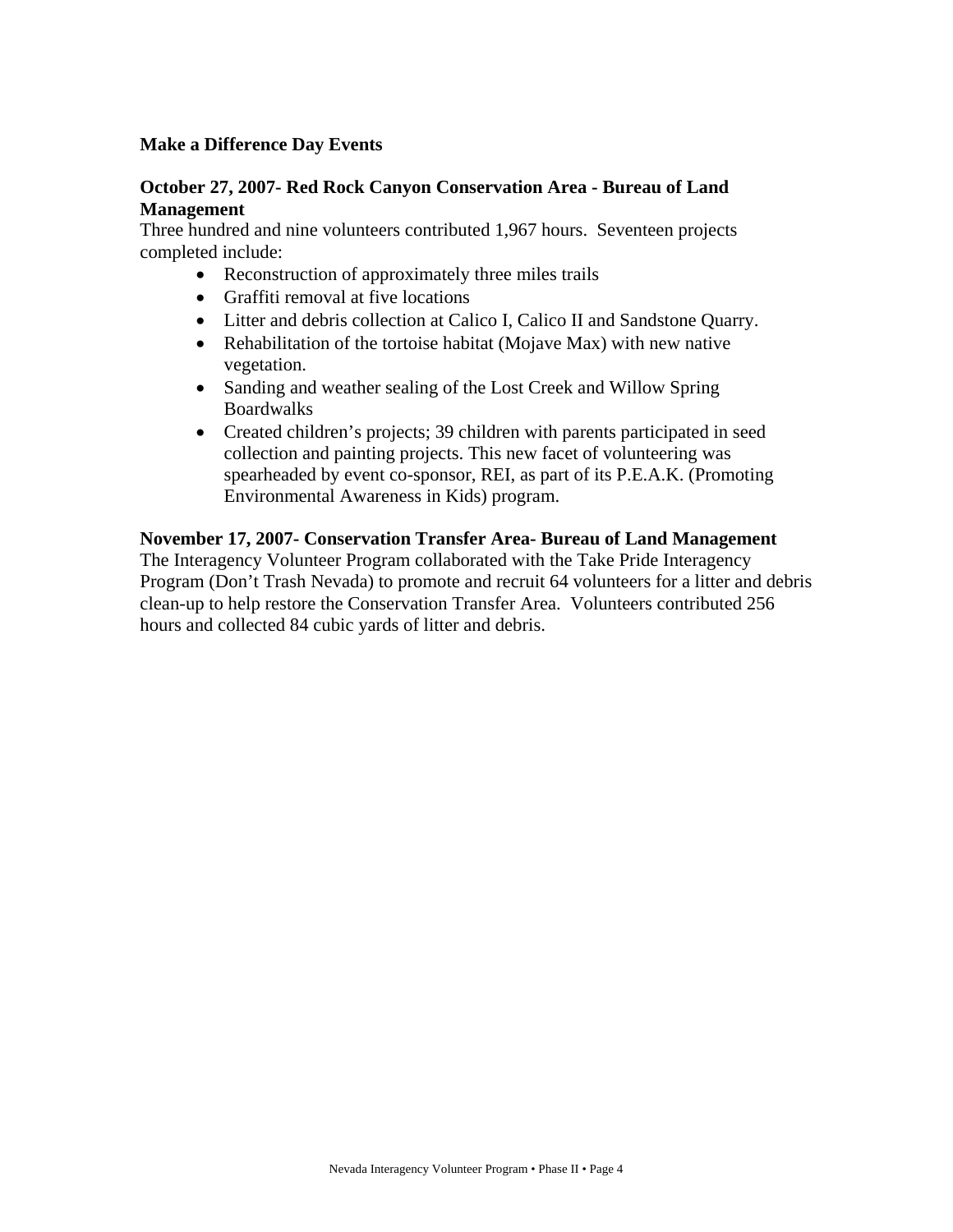#### **2007 Summer/Fall Events**

| Table 1.    |              |             |               |               |                 |            |              |
|-------------|--------------|-------------|---------------|---------------|-----------------|------------|--------------|
| Date/       | Agency       | Event       | Location      | Nature of     | Special         | Volunteers | To Register  |
| <b>Time</b> |              | <b>Name</b> |               | <b>Work</b>   | Requirements    | Needed     | for Event    |
| 2007        |              |             |               |               |                 |            |              |
| Sat.,       | <b>USFS</b>  | Archery     | Spring        | Litter/Debris | Minimum         | 35         | Sign up      |
| Aug.        |              | Range       | Mountains     | Cleanup       | $age - 8 yrs.$  |            | here         |
| 18          |              | Cleanup     | NRA, Mt.      |               |                 |            |              |
| 8:30        |              |             | Charleston,   |               |                 |            |              |
| am-         |              |             | Deer Creek    |               |                 |            |              |
| Noon        |              |             | Hwy.          |               |                 |            |              |
| Sat.,       | <b>USFS</b>  | National    | Spring        | Seed          |                 | 50         | Registration |
| Sept.       |              | Public      | Mountains     | Collection    |                 |            | opens        |
| 8           |              | Lands       | <b>NRA</b>    |               |                 |            | 8/3/07       |
| 8:30        |              | Day         | Mt Charleston |               |                 |            |              |
| am-         |              |             |               |               |                 |            |              |
| Noon        |              |             |               |               |                 |            |              |
| Sat.,       | <b>BLM</b>   | National    | Sloan Canyon  | Litter/Debris | Minimum         | 200        | Registration |
| Sept.       |              | Public      | <b>NCA</b>    | Cleanup       | $age - 12$ yrs. |            | opens        |
| 22          |              | Lands       |               |               |                 |            | 8/3/07       |
| 8:00        |              | Day         |               |               |                 |            |              |
| $am -$      |              |             |               |               |                 |            |              |
| 1:00        |              |             |               |               |                 |            |              |
| pm<br>Sat., | <b>NPS</b>   | National    | Lake Mead     | Litter/Debris |                 | $100+$     | Registration |
| Sept.       |              | Public      | <b>NRA</b>    | Cleanup       |                 |            | opens        |
| 29          |              | Lands       |               |               |                 |            | 8/3/07       |
| 8:00        |              | Day         |               |               |                 |            |              |
| $am -$      |              |             |               |               |                 |            |              |
| 11:30       |              |             |               |               |                 |            |              |
| am          |              |             |               |               |                 |            |              |
| Sat.,       | <b>USFWS</b> | National    | National      | Litter/Debris | Minimum         | 50         | Registration |
| Oct.        |              | Wildlife    | Wildlife      | Cleanup       | $age - 18 yrs.$ |            | opens        |
| 13          |              | Refuge      | Refuge        |               |                 |            | 9/7/07       |
| 8:30        |              | Week        | (Decatur,     |               |                 |            |              |
| $am -$      |              |             | approximately |               |                 |            |              |
| 1:00        |              |             | 5 miles north |               |                 |            |              |
| pm          |              |             | of 215)       |               |                 |            |              |
| Sat.,       | <b>BLM</b>   | Make a      | North of 215  | Paintball     | Minimum         | 50         | Registration |
| Oct.        |              | Difference  | - on Jones    | Course        | age - 12 yrs.   |            | opens        |
| 27          |              | Day         |               | Removal       |                 |            | 9/7/07       |
| 8:00        |              |             |               |               |                 |            |              |
| am-         |              |             |               |               |                 |            |              |
| 1:00        |              |             |               |               |                 |            |              |
| pm          |              |             |               |               |                 |            |              |

**Table 1 shows the details of the types of events that were scheduled by agencies in summer and fall.**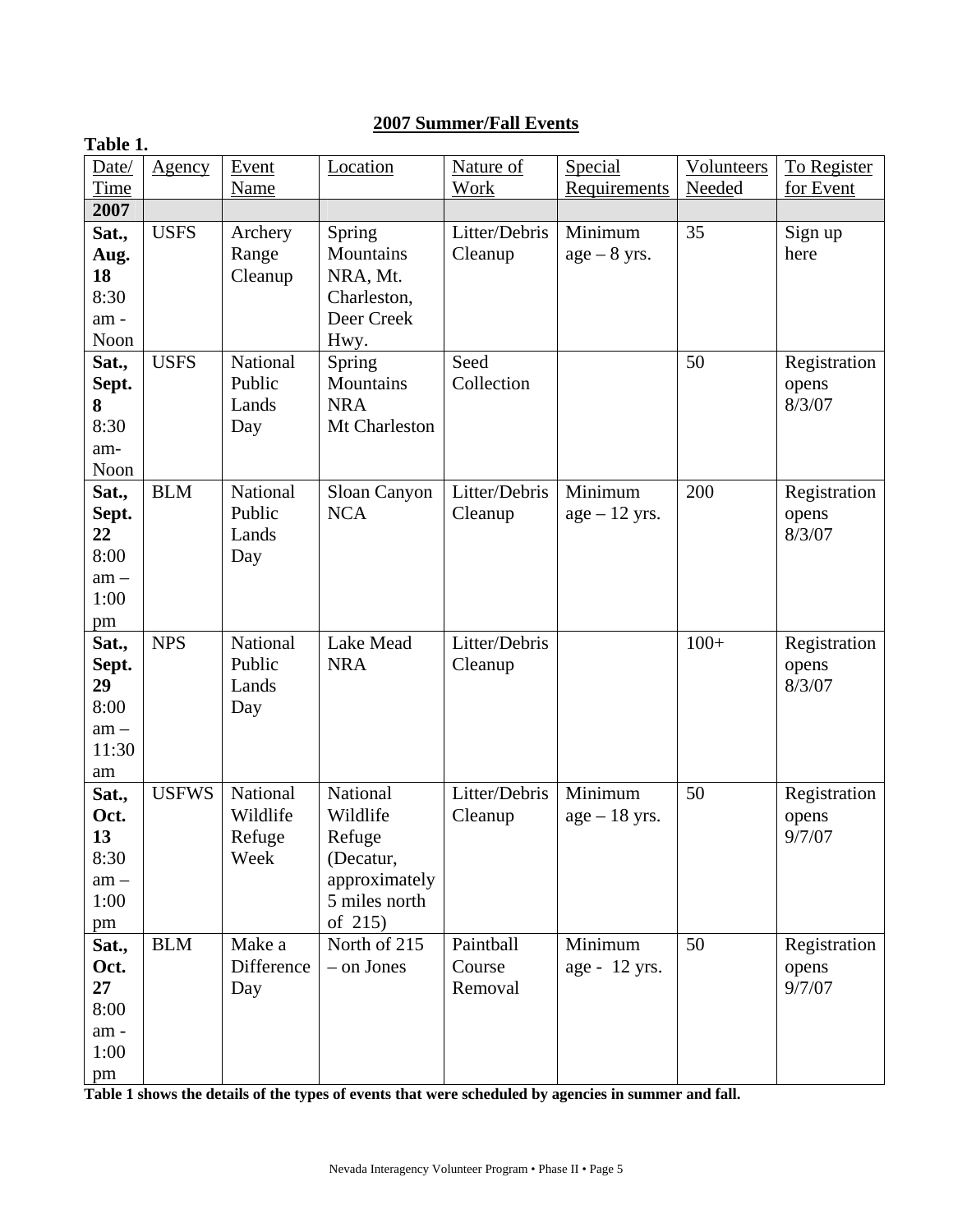#### **Task 6. Evaluate, refine, enhance, and deliver interagency volunteer orientation and training program.**

Nine training were completed this fall.

- Seventeen volunteers completed the volunteer Orientation training on October 6 and 8, 2007.
- Ten volunteers completed the Submerged Cultural Resource training on October 10, 2007.
- Eight volunteers completed the Fall Colors training on October 13, 2007.
- Four volunteers completed the ATV training on October 19, 2007.
- Seven volunteers completed the "St. Thomas Inundation, Resurrection, and the Ebb and Flow of History" training on October 24, 2007
- Four volunteers completed the birding training on October 31, 2007
- Six volunteers completed the Map and Compass training on November 7, 2007
- Seven volunteers completed the Astronomy training on November 10, 2007
- Ten volunteers completed the "Hiking on Public Lands" training on November 17, 2007

#### **Task 7. Identify possible grant and donation opportunities to help support and sustain the program.**

Public relations and outreach activities, as well as opportunities to develop new collaborative community partnerships and relationships include the following:

- Used media release flyer, newspaper advertising and mass e-mail to promote three National Public Lands Day events and Make a Difference Day events.
- Promoted interagency events and trainings in environmental science courses at UNLV.
- Participated in Henderson Trails Days.

#### **Task 8. Plan and implement volunteer recognition initiatives and events.**

Two hundred and ten volunteers attended the third annual Volunteer Recognition Awards Ceremony on November 3, 2007 at the Renaissance Hotel in Las Vegas.

- Ten undergraduate students from the College of Hotel Administration coordinated logistics with IVP Volunteer Program Associate Amy Ansari and IVP Volunteer Program Assistant Tyra Jenkins.
- Feedback from volunteers and federal land managers was positive.
- National Park Service Superintendent Bill Dickinson was the guest speaker.
- Six awards were presented in the following categories: Volunteer of the Year Award (Ken Kingsley), Volunteer Group of the Year Award (The Goings Family), Lifetime Achievement Award (Bob and Betty Davenport), Volunteer Supervisor of the Year Award (Virginia Crowe), Special Service Award (Wen Baldwin), and the Sponsor of the Year (City of Henderson).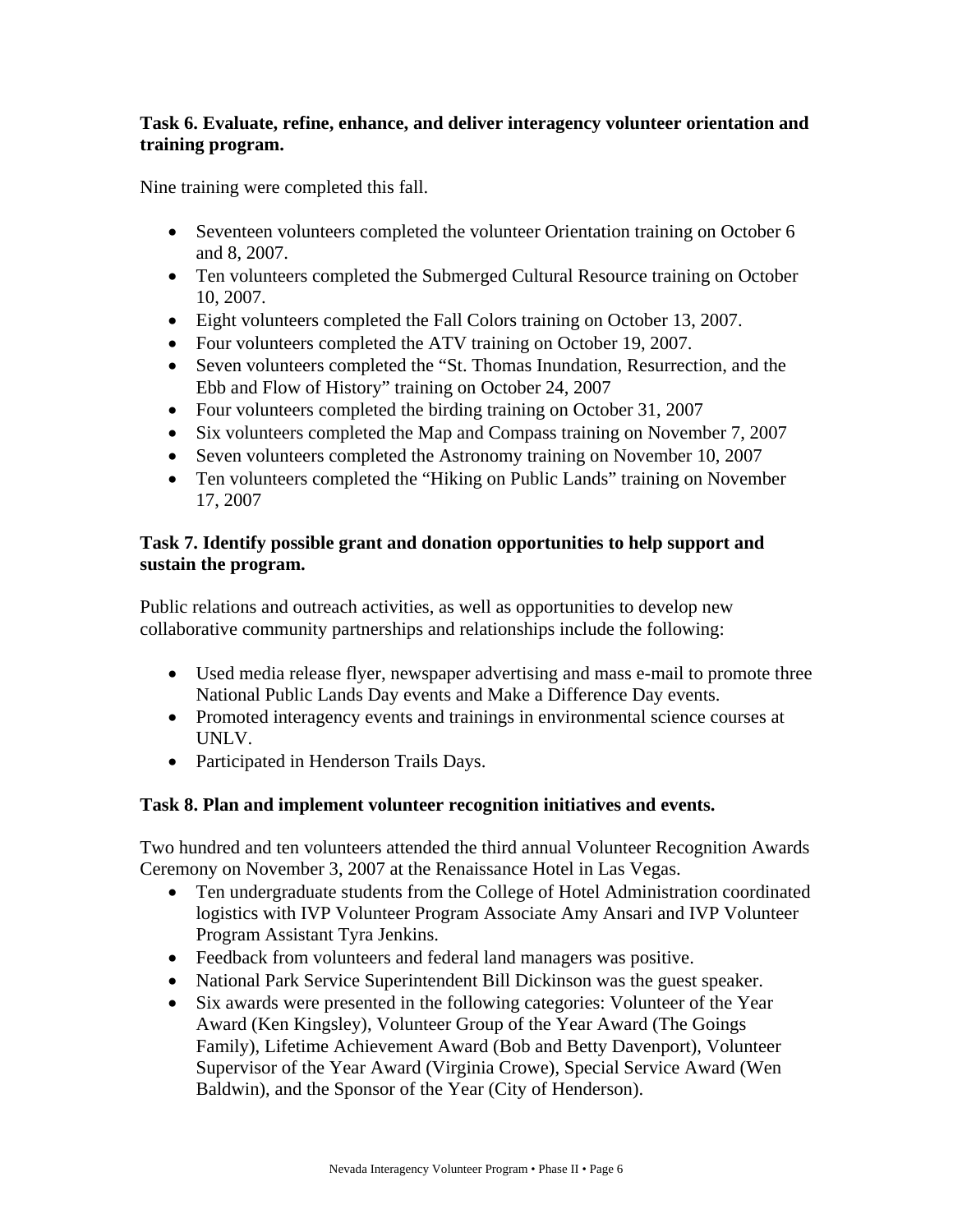• Former IVP Project Manager Donna Grady also was recognized for her contributions to the program.

Submitted by:

Date: Dec. 31, 2007

Margaret N. Rees, Principal Investigator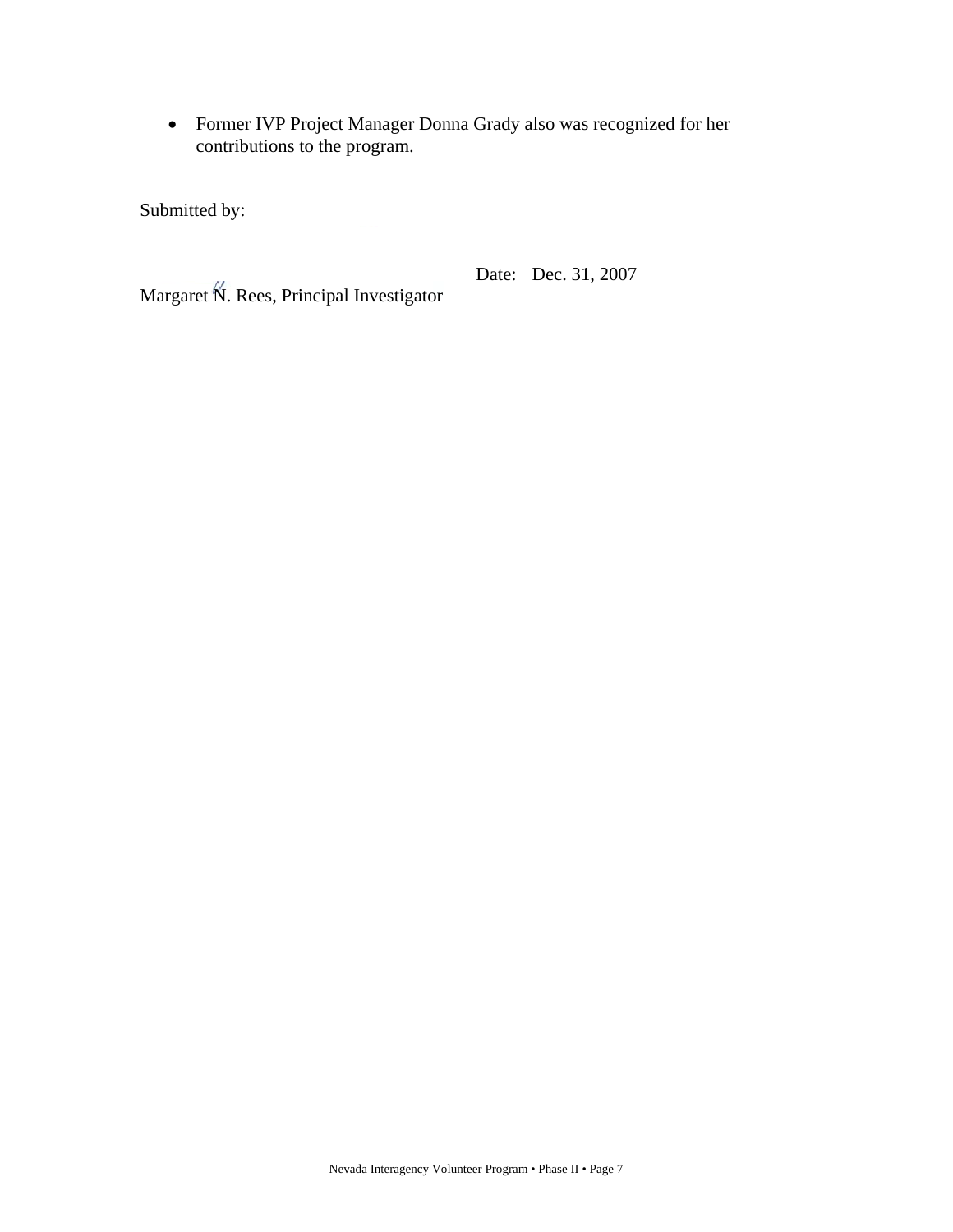

The following training classes are open to all active volunteers for the Bureau of Land Management, National Park Service, U.S. Fish & Wildlife Service and U.S. Forest Service

| <b>DATE</b> | <b>TIME</b>         | <b>SUBJECT</b>            | <b>LOCATION</b>               | <b>INSTRUCTOR</b>   | <b>CLASS</b>   | <b>CLASS</b> |
|-------------|---------------------|---------------------------|-------------------------------|---------------------|----------------|--------------|
|             |                     |                           |                               |                     | <b>HOST</b>    | <b>SIZE</b>  |
| Thursday,   | $9:00am -$          | Map & Compass             | Las Vegas Field Office -      | Amy Meketi, USFS    | Amy Meketi     | 10           |
| January 3   | $2:00 \text{pm}$    |                           | Conf. Rm. A                   |                     |                |              |
|             |                     |                           | (includes outdoor experience) |                     |                |              |
| Thursday,   | $9:00am -$          | <b>ATV Training</b>       | Meet at Indian Springs Casino | Larry Benham, USFS  | Amy Meketi     | 8            |
| January 17  | $3:00 \text{pm}$    |                           |                               |                     |                |              |
| Saturday,   | $8:00am -$          | First Aid/CPR/AED         | Lake Mead NRA,                | Mr. Guy Nelson,     | Nancy          | Minimum      |
| January 19  | $4:00 \text{pm}$    |                           | Water Safety Center,          | <b>AED</b> Response | <b>Bernard</b> | 10           |
| Wednesday,  | $8:00am -$          | Graffiti Removal Training | Red Rock Canyon NCA-          | Jim Cribbs,         | Jim Cribbs     | 20           |
| January 23  | 12:30 <sub>pm</sub> |                           | Meet at visitor center        | <b>BLM</b> Ranger   |                |              |
| Wednesday,  | $9:00am -$          | Wild Horse and Burro      | Red Rock Canyon NCA-          | Jim Cribbs,         | Jim Cribbs     | 12           |
| January 16  | $12:00 \text{pm}$   |                           | Meet at visitor center        | <b>BLM</b> Ranger   |                |              |
| Saturday,   | <b>TBA</b>          | <b>Team Lead Training</b> | <b>TBA</b>                    | <b>TBA</b>          | Nancy          | <b>TBA</b>   |
| February 9  |                     |                           |                               |                     | Bernard        |              |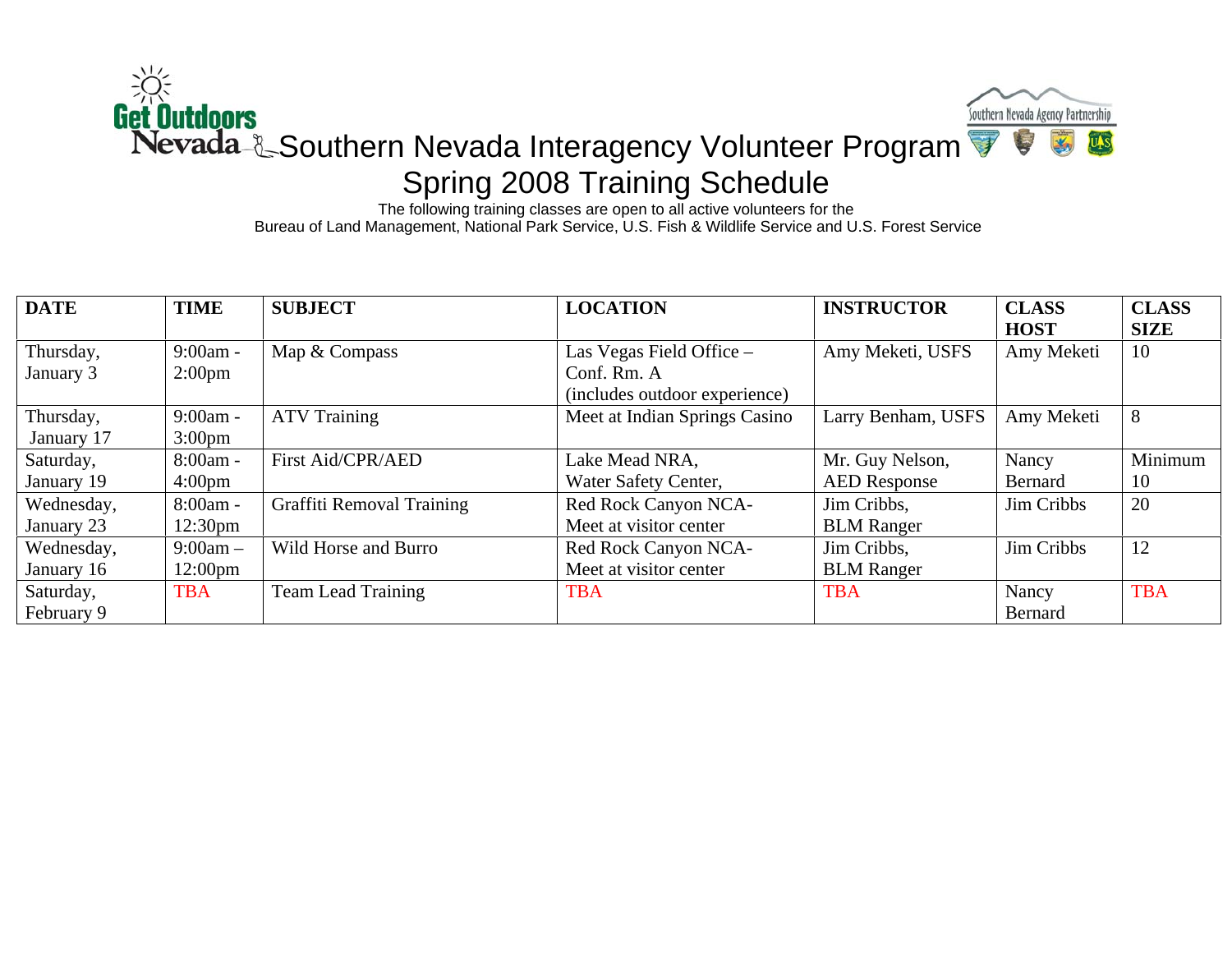

The following training classes are open to all active volunteers for the Bureau of Land Management, National Park Service, U.S. Fish & Wildlife Service and U.S. Forest Service

### **Alphabetical list and descriptions of Training Classes**:

First Aid/CPR/AED: Upon completion of this class volunteers will be certified to administer first aid/CPR.

**Graffiti Removal Training:** Learn how to properly and safely remove graffiti. Volunteers will first learn how to use the equipment and then will remove graffiti in Red Rock Canyon Conservation Area.

**Map/Compass/GPS:** Learn the basics of using a map and compass together and how these basics relate to your GPS unit. The course will be held in a classroom and field environment. **If you have your own compass and/or GPS unit, please bring with you.** *Recommended for anyone working in the field.* 

**ATV Training:** Learn how to maneuver an ATV safely and become ATV Certified. Certification is required to volunteer using an ATV with some government agencies. If you have an ATV, please bring it with you. Participants will meet at the Indian Springs Casino on I-95.

#### **Event Assistant Training:**

Wild Horse and Burro: Learn about the condition and management of the wild horse and burro herds during this field trip to Red Rock Conservation Area.